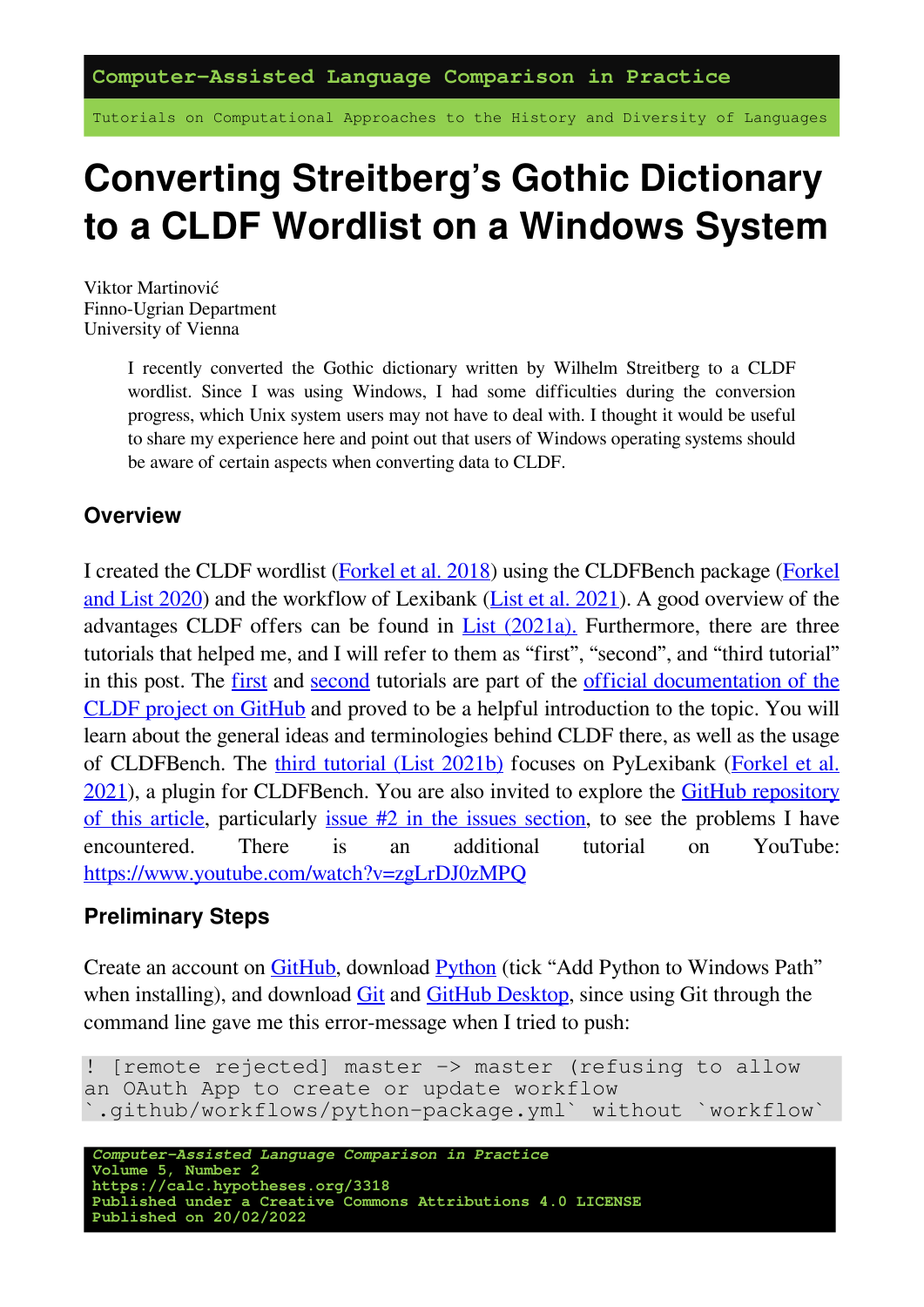#### scope) error: failed to push some refs to 'https://github.com/martino-vic/streitberggothic.git'

Create a batch-file and place it into the root directory by opening a text file, typing below text, and saving it as "streitberggothic--dev.bat":

```
cldfbench lexibank.makecldf lexibank_streitberggothic.py --
concepticon=C:\Users\PATH\TO\YOURFOLDER\concepticon\concepticon-data --
glottolog=C:\Users\PATH\TO\YOURFOLDER\glottolog --
clts=C:\Users\PATH\TO\YOURFOLDER\clts --concepticon-version=v2.5.0 --glottolog-
version=v4.5 --clts-version=v2.2.0 --dev
```
#### pause

It is important to place this file in the correct directory. The error message Invalid dataset spec: <lexibank.dataset> lexibank\_streitberggothic.py means you are running your terminal from the wrong directory, more about this in a bit. I have also placed a second batch-file in the same folder with the same command but without the --dev flag. Let's break down this script:

- cldfbench: As mentioned earlier, PyLexibank is a plug-in to CLDFBench, so once we install the former, we will gain access to commands of the latter.
- lexibank.makecldf: This is the main command that will convert the raw data to CLDF.
- lexibank\_streitberggothic.py: This is the Python script that does the conversion and that we will create later in this tutorial. In the current form, our batch-file would need to be in the same directory as this script. If the batch-file was one directory above, we would need to specify the path: cldfbench lexibank.makecldf streitberggothic/lexibank\_streitberggothic.py So the path is specified relative to the location of the batch-file (i.e. our cTimes New Romanurrent working directory) with forward slashes before lexibank streitberggothic.py. An alternative way would be to skip the path (i.e. keep the command like first shown) but to cd into the correct directory before running it.
- --concepticon=C:\Users\PATH\TO\YOURFOLDER\concepticon \concepticon\concepticon-data - glottolog=C:\Users\PATH\TO\YOURFOLDER\glottolog - clts=C:\Users\PATH\TO\YOURFOLDER\clts --concepticonversion=v2.5.0 --glottolog-version=v4.5 –cltsversion=v2.2.0. These define the location and version of the three repositories you must clone first, as described in the fifth point of the third tutorial: "[M]ake sure to have downloaded actual versions of [Glottolog,](https://github.com/glottolog/glottolog)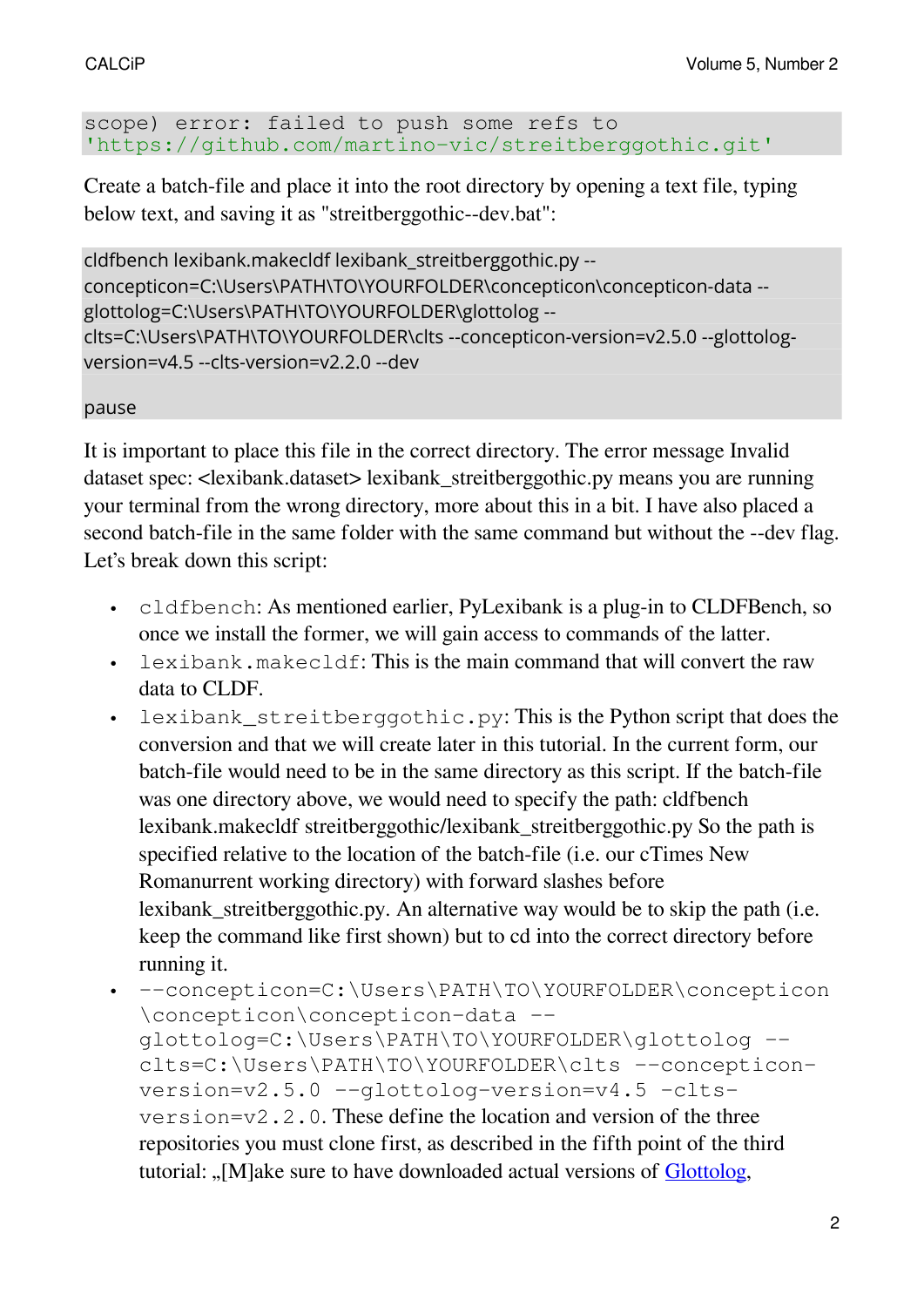[Concepticon,](https://github.com/concepticon/concepticon-data) and [CLTS](https://github.com/cldf-clts/clts), ideally placing them in a single folder to make it easier to remember where they are on the system" – Note that these libraries together are more than 1GB in size, so ensure you have sufficient disk space and a good Internet connection.

- $\cdot$  --dev: The "development" flag. If you don't use it, the algorithm may spend a few minutes looking up details about your language in Glottolog.
- pause: This ensures that the terminal does not automatically close after the command is executed so that you can check the output that has been printed to the console.

The only thing left to do now is to pip install pylexibank. It is recommended to do so in a virtual environment because there are many dependencies. If you want to learn about virtual environments, this tutorial has always helped me: <https://www.youtube.com/watch?v=N5vscPTWKOk>

Now that we have all the necessary tools in our hands, we need to create a repository. First, open your command prompt by typing "cmd" into the start menu search box. Change the working directory in the command prompt to the directory containing all GitHub repositories (cd C:\Users\USERNAME\Documents\GitHub by default). Then, follow closely the steps described in the second tutorial. This will give you the skeleton of the repository, which you can already publish on GitHub with GitHub Desktop. Publishing it will facilitate development since it enables you to open issues and discuss them with the team behind Lexibank. Now return to the third tutorial and follow all remaining instructions in "preliminary steps". These include a number of manual tasks, such as documenting a detailed bibliography, but they are simple and error-free tasks. Once you have completed this part, you are almost ready to start converting.

### **Step 1: Mapping Concepts to Concepticon**

Unlike the third tutorial, this step is done with PySem (List 2021c), which connects the meanings in your table to Concepticon entries. From its new [tutorial \(List 2022\)](https://calc.hypotheses.org/3193), you can learn how to use it. I built it into my own script, which I called [makeconcepts.py.](https://github.com/martino-vic/streitberggothic/blob/new/raw/misc/makeconcepts.py) This script takes [Streitberg-1910-3645.tsv](https://github.com/martino-vic/streitberggothic/blob/new/raw/Streitberg-1910-3645.tsv) as input and gives concepts.tsv as output.

## **Step 2: Linking Languages to Glottolog**

Follow the steps described in the third tutorial point four. If you are using the  $-\text{dev}$ flag in the beginning, the languages will not be combined with information from Glottolog.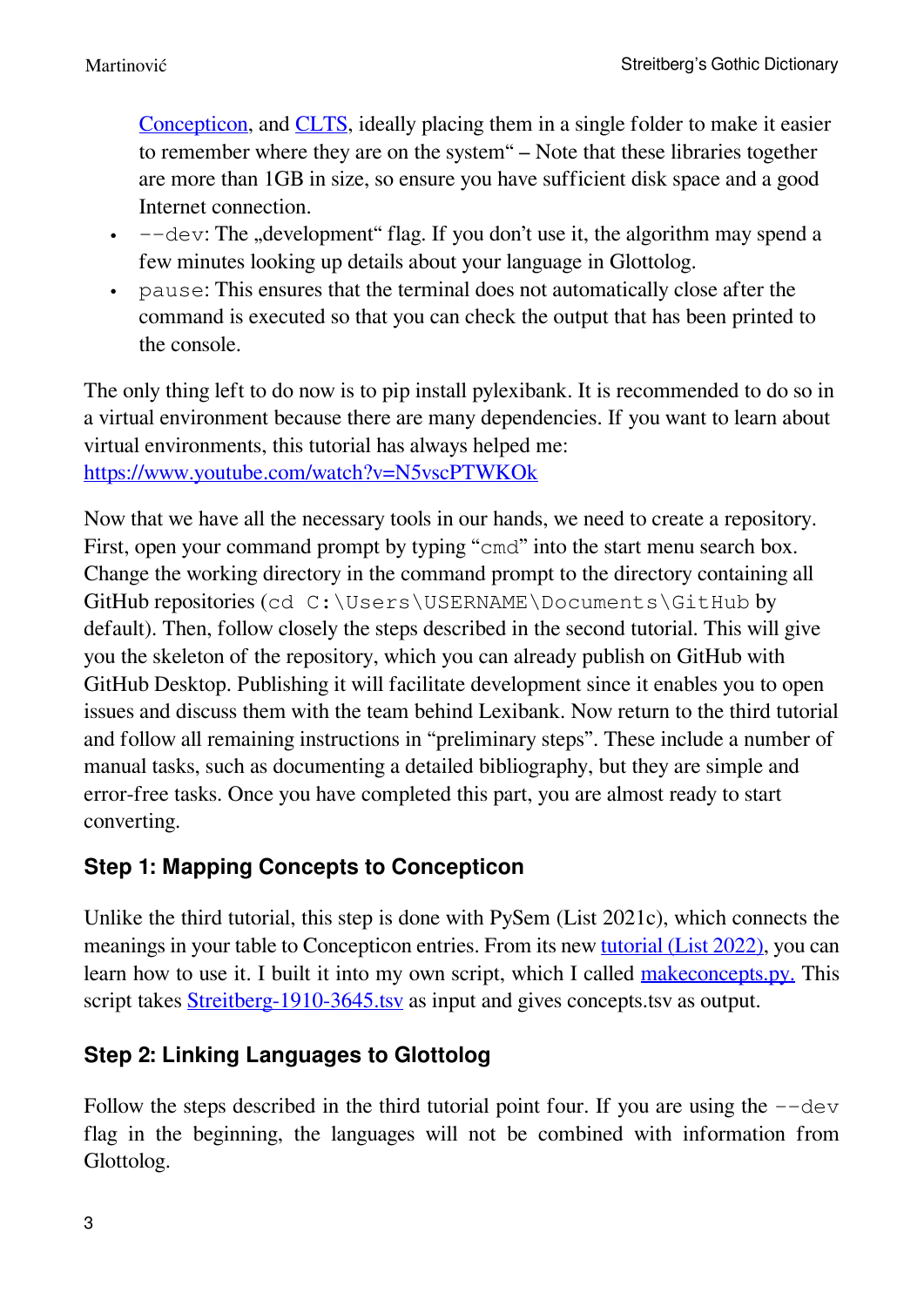### **Step 3: Creating the Lexibank Script**

This is the most important part of the whole process since CLDF is not only about providing standardized data, but also documenting the production process. This means that all preprocessing steps are documented in a Python script, which we will create in this section. You can inspect my own script [here.](https://github.com/martino-vic/streitberggothic/blob/new/lexibank_streitberggothic.py) Let's break it down.

import pathlib import re import attr from clldutils.misc import slug from pylexibank import Dataset as BaseDataset from pylexibank import FormSpec, Concept

- pathlib: an inbuilt python library and the preferred way to handle file paths across operating systems.
- re: an inbuilt library to handle regular expressions.
- attr: belongs to the PyLexibank ecosystem and will be used to create our own custom language class.
- slug: will turn a string into a valid lowercase identifier with no spaces.
- BaseDataset: a class that our own class Dataset will later inherit.
- FormSpec is a class with which the cleaning of strings will be done.

```
REP = [(x, "") for x in "\uparrow \uparrow []-?; +-"] + [(x, "a") for x in "áàā"] + [(x, "1") for x in "ïíìī"] + [("e","e"), ("ō", "o"), ("ū", "u"), (" ", "_"), (",_", ", ")]
```
This is the list of tuples, with which the cleaning will be done. The first value in every tuple will be replaced by the second. REP stands for replacement.

```
@attr.s class
CustomConcept(Concept):
  POS = attr.ib(default=None)
```
Since our data frame will have one additional column, namely "POS", we need to create a custom language class.

```
def cln(word): return re.sub("[†\\d\\.\\*\\?\\~]", "", word)
```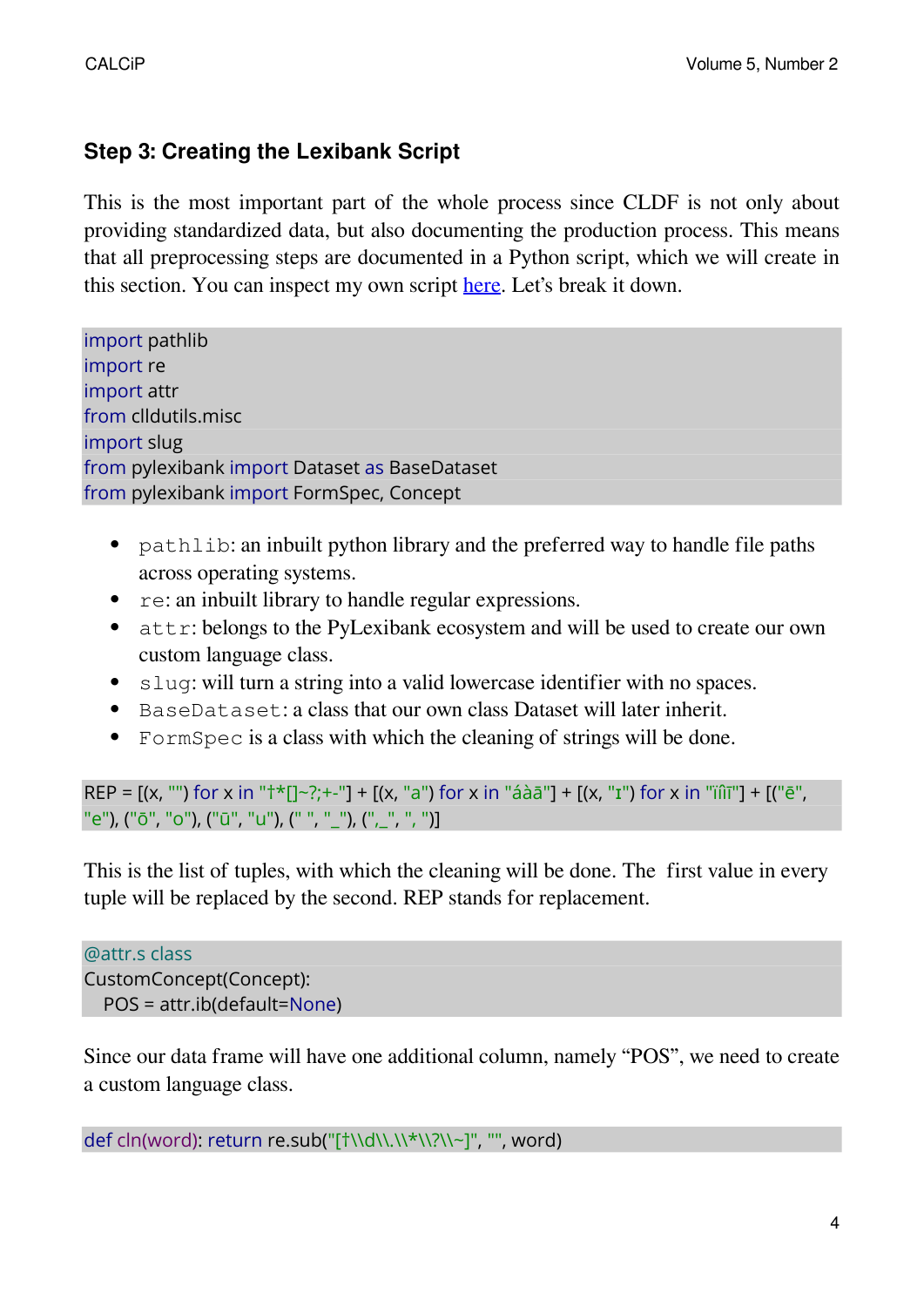This will apply the same cleaning procedure that we applied when mapping the concepts to Concepticon in step one.

```
class Dataset(BaseDataset):
  dir = pathlib.Path(__file__).parent
  id = "streitberggothic"
  form_spec = FormSpec(separators=",", first_form_only=True,
replacements=REP)
  concept_class = CustomConcept
```
As already announced: We're inheriting from BaseDataset, dir specifies the working directory, in this case, the parent directory of the current script. id is the name of our repository, we use the FormSpec class to plug in the replacement rules that we have defined earlier. In the last line, we are plugging in our custom language class with the additional "POS" column that we previously created.

def cmd\_makecldf(self, args):

This function reads data that has been prepared and placed in the "raw" and "etc" folders. They are converted to CLDF, and written to the "cldf" folder. This function consists of four sections: "add bib", "add concept", "add language", and "add forms".

# add bib args.writer.add\_sources() args.log.info("added sources")

- args.writer.add sources(): This will read the [sources.bib](https://github.com/martino-vic/streitberggothic/blob/new/raw/sources.bib) file, which was prepared during the preliminary steps, placed in the "raw" folder, and written to the folder "cldf".
- args.log.info("added sources"): This will print information on the console to help to debug and know which parts of the script are currently being executed.

```
# add concept
concepts = \{\}for i, concept in enumerate(self.concepts):
  idx = str(i + 1) + "" + slug(concept["sense"])
  args.writer.add_concept(
    ID=idx,
```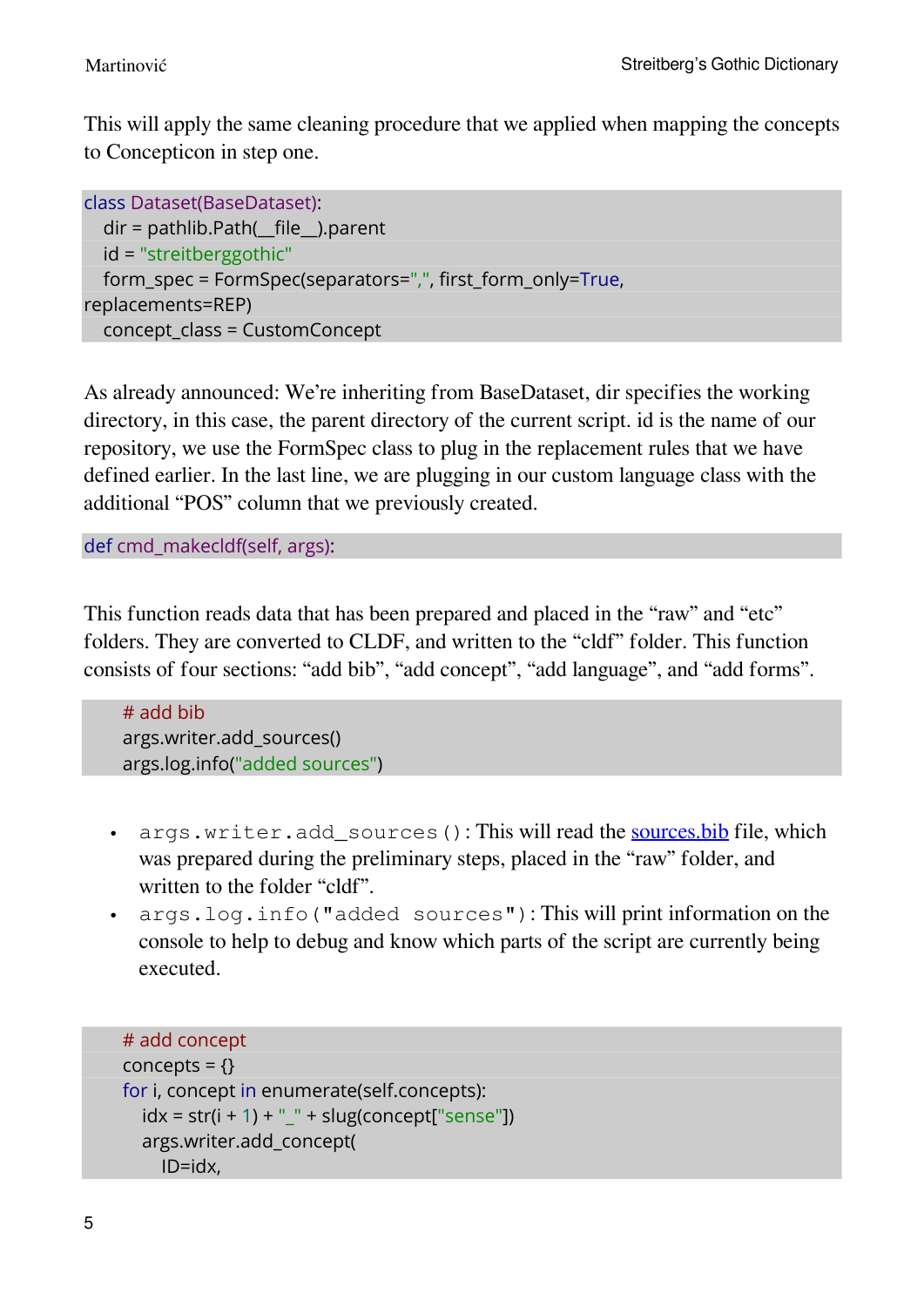```
Name=concept["sense"],
    POS=concept["pos"],
    Concepticon_ID=concept["Concepticon_ID"],
    Concepticon_Gloss=concept["Concepticon_Gloss"]
  )
  concepts[concept["sense"], concept["pos"]] = idx
args.log.info("added concepts")
```
- concepts =  $\{\}$ : This dictionary will be filled during the following loop and called when creating the column "Parameter\_ID" in [parameters.csv.](https://github.com/martino-vic/streitberggothic/blob/new/cldf/parameters.csv)
- for i, concept in enumerate(self.concepts):: self.concepts is a list of ordered dictionaries based on the table read from the [concepts.tsv](https://github.com/martino-vic/streitberggothic/blob/new/etc/concepts.tsv) file we created in step one and placed in the "etc" folder. Every dictionary in this list corresponds to a row within the data frame and is of the form: OrderedDict([('sense', '†Aai'), ('pos', '<none>'), ('Concepticon\_ID', ''), ('Concepticon\_Gloss', '')]). The key is always the column name provided in **concepts**, tsy, and the value is the

specific column content of the particular row. And now we are looping through this list of dictionaries in our script.

- $\cdot$  idx = str(i + 1) + "\_" + slug(concept["sense"]): Here, we define the ID that will connect the forms in [forms.csv](https://github.com/martino-vic/streitberggothic/blob/new/cldf/forms.csv) (one of the output files) to the concepts in [parameters.csv](https://github.com/martino-vic/streitberggothic/blob/new/cldf/parameters.csv) (another output file).
- args.writer.add\_concept(ID=idx, Name=concept["sense"], POS=concept["pos"], Concepticon\_ID=concept["Concepticon\_ID"], Concepticon\_Gloss=concept["Concepticon\_Gloss"]): Like args.writer.add\_sources() wrote [sources.bib](https://github.com/martino-vic/streitberggothic/blob/new/cldf/sources.bib), this line is going to write [parameters.csv](https://github.com/martino-vic/streitberggothic/blob/new/cldf/parameters.csv) based on [concepts.tsv.](https://github.com/martino-vic/streitberggothic/blob/new/etc/concepts.tsv) The columns "ID", "Name", "Concepticon\_ID", "Concepticon\_Gloss" and "POS" will be the column names in [parameters.csv.](https://github.com/martino-vic/streitberggothic/blob/new/cldf/parameters.csv) The columns "Concepticon ID", "Concepticon Gloss" can also be skipped since linking to Concepticon is optional. ID is the unique identifier of each row, as explained earlier. Name is the meaning of the word and concept["sense"] we are accessing the content of the column "sense" of the row that our loop is currently in. The same idea applies to Concepticon\_ID,Concepticon\_Glossand ID.
- concepts[concept["sense"], concept["pos"]] = idx: This part fills the empty dictionary we have created earlier.
- args.log.info("added concepts"): Here, we are telling the program to print the current status to the console.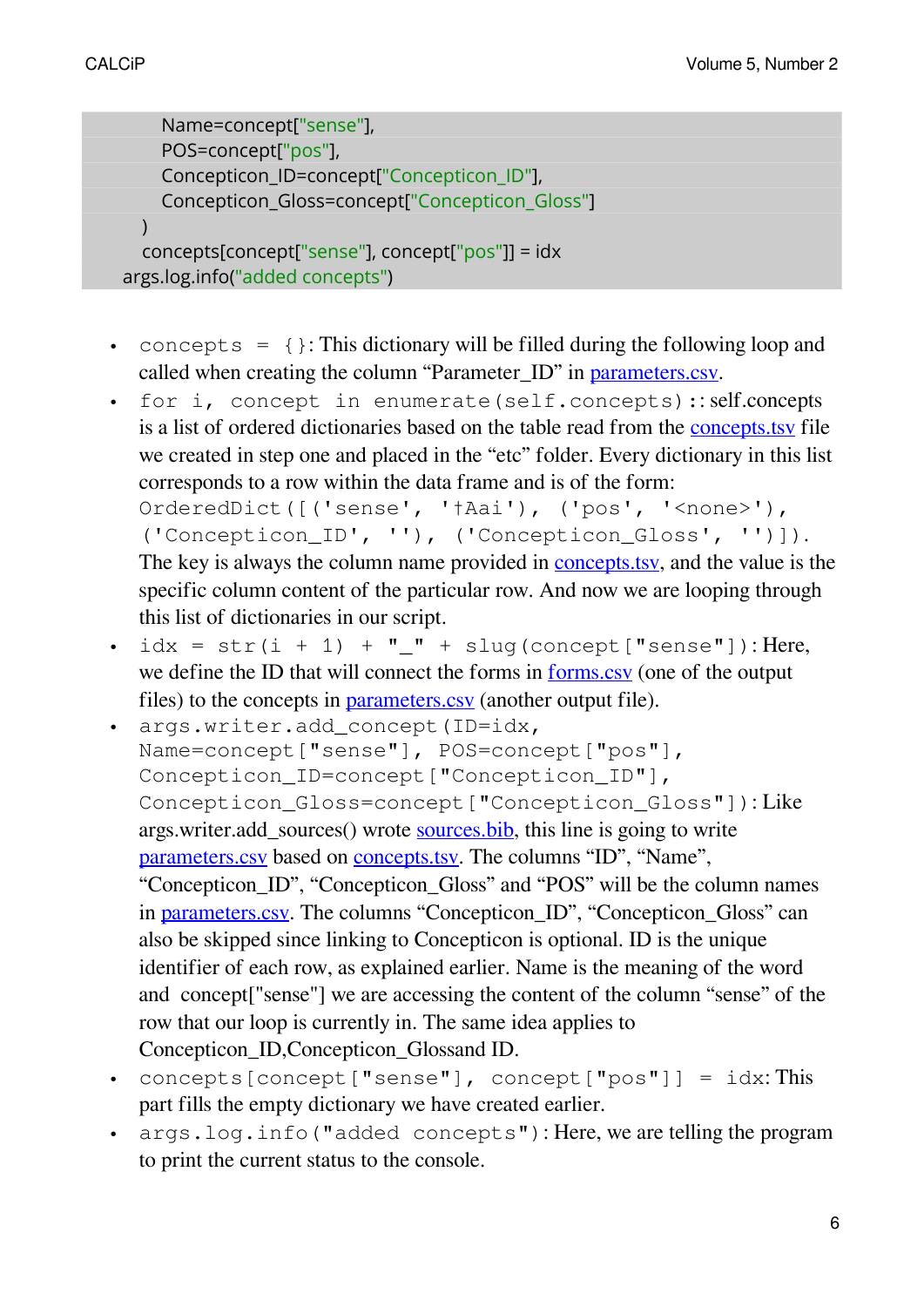# add languages args.writer.add\_languages() args.log.info("added languages")

- args.writer.add languages(): Here, we are reading [languages.tsv](https://github.com/martino-vic/streitberggothic/blob/new/etc/languages.tsv) from the folder "etc" that we created in step two and writing [langauges.csv](https://github.com/martino-vic/streitberggothic/blob/new/cldf/languages.csv) to the folder "cldf".
- args.log.info("added languages"): Here, we are printing a status update to the console. The --dev flag in our batch-file prevents the program from potentially getting stuck at this part.

| # add forms                                                   |
|---------------------------------------------------------------|
| for idx, row in enumerate(self.raw dir.read csv(              |
| "Streitberg-1910-3645.tsv", delimiter="\t", dicts=True)[1:]): |
| args.writer.add_forms_from_value(                             |
| Local ID=idx,                                                 |
| Language_ID="Gothic",                                         |
| Parameter_ID=concepts[cln(row["sense"]), cln(row["pos"])],    |
| Value=row["form"],                                            |
| Source="557564")                                              |

- for idx, row in enumerate(self.raw\_dir.read\_csv("Streitberg-1910-  $3645.tsv",$  delimiter="\t", dicts=True)[1:]):: This reads our main tsv-file from the folder "raw" with self.raw\_dir.read\_csv(). Provide the filename and the separator – in our case a tab. [1:] means we are skipping the first row, since that is our header. Thanks to dicts=True, we are once more looping through a list of dictionaries.
- args.writer.add\_forms\_from\_value(Local\_ID=idx, Language\_ID="Gothic", Parameter\_ID=concepts[cln(row["sense"]), cln(row["pos"])], Value=row["form"], Source="557564"): This defines the columns of <u>[forms.csv](https://github.com/martino-vic/streitberggothic/blob/new/cldf/forms.csv)</u>. Local ID consist of integers  $0, 1, 2, 3, \ldots$ that come from the enumerate() function , Language\_ID is always "Gothic", since we only have one language in this data set – this has to be identical with the identifier we have provided in <u>languages, tsv</u>. Parameter ID is the slugified identifier from the dictionary "concepts" that we have populated in the previous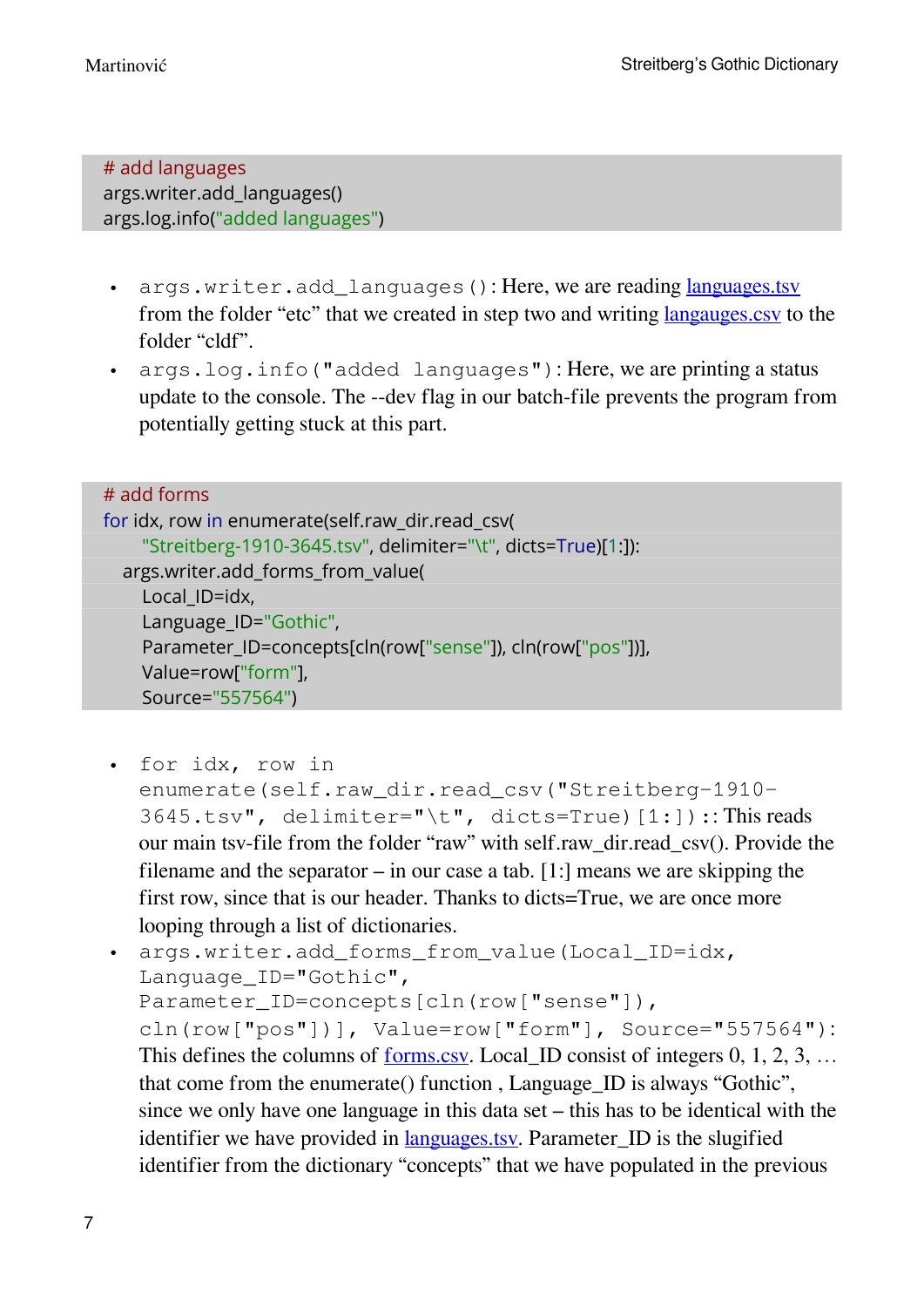loop. Note that with cln() we are applying the exact same cleaning procedure as in [makeconcepts.py,](https://github.com/martino-vic/streitberggothic/blob/new/raw/misc/makeconcepts.py) in order to access the correct dictionary keys. Value is the clean version of form and we have created this column by employing form\_spec and REP.

### **Step 4: Final Check**

Open your terminal, change directory into the root folder of your repository and run pip install -e. If you now double-click on the batch-file that we have created in the beginning, your console should look something like this after execution:

```
C:\Users\Viktor\Documents\GitHub>cldfbench lexibank.makecldf streitberggothic/lexibank str
gothic.py --concepticon=C:\Users\Viktor\OneDrive\PhD\lexibank\concepticon\concepticon\cond
-data --glottolog=C:\Users\Viktor\OneDrive\PhD\lexibank\glottolog --clts=C:\Users\Viktor\(
\PhD\lexibank\clts --concepticon-version=v2.5.0 --glottolog-version=v4.5 --clts-version=v2\
dev
INFO
        running _cmd_makecldf on streitberggothic ...
INFO
        added sources
INFO
        added concepts
INFO
        added languages
INFO
        added forms
        file written: C:/Users/Viktor/Documents/GitHub/streitberggothic/cldf/.transcriptio
INFO
.ison
        Summary for dataset C:\Users\Viktor\Documents\GitHub\streitberggothic\cldf\cldf-me
INFO
json
 **Varieties:** 1
 **Concepts:** 3,386
 **Lexemes:** 3,644
 **Sources:** 1
 **Synonymy: ** 1.08
 **Invalid lexemes:** 0
 **Tokens: ** 24,899
  **Segments:** 50 (0 BIPA errors, 0 CTLS sound class errors, 50 CLTS modified)
 **Inventory size (avg):** 50.00
        file written: C:/Users/Viktor/Documents/GitHub/streitberggothic/TRANSCRIPTION.md
NFO.
        file written: C:/Users/Viktor/Documents/GitHub/streitberggothic/cldf/lingpy-rcPar
NFO
           done streitberggothic [12.8 secs]
NEO
```
Congratulations! You have successfully converted a csv file to CLDF! Now you can push the finished repository to GitHub using GitHub Desktop and request its integration into Lexibank!

### **Supplementary Material**

The dataset is available online at GitHub [\(https://github.com/lexibank/streitberggothic](https://github.com/lexibank/streitberggothic)) and Zenodo [\(https://doi.org/10.5281/zenodo.5899636\)](https://doi.org/10.5281/zenodo.5899636). All code documented here is taken from the data on GitHub. It should therefore be straightforward to check the different steps described in this little tutorial.